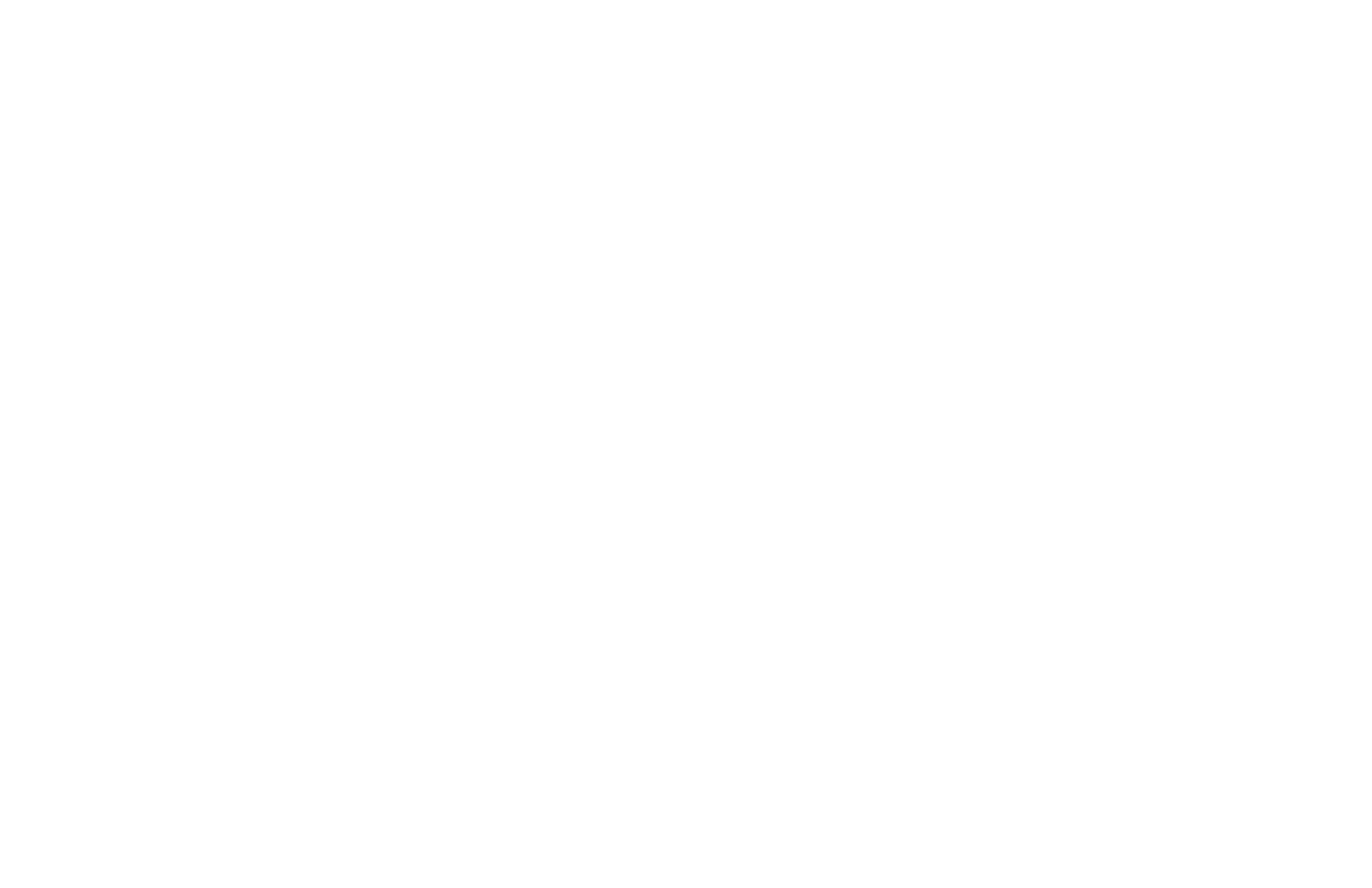(Clarinet) Split tone multiphonic, activate distorted partials through embouchure with respect to the indicated fundamental, harsh sounding

Do all of the above and in addition bend note as much as possible in the given amount of time (never exceeding it)



(Flute)Wandering high harmonics, irregular rhythm, breathe when





 $\bar{\tilde{p}}p$ 

## **Woodwinds**



(Saxaphone)Sing/play multiphonic, the player sings a note close in register to the one he/she plays, harsh sounding, feel free to start singing slightly after playing the pitch in order to make time to hear the played pitch accurately enough



(Flute) Overblow partials with respect to the fundamental note in parenthesis.These partials do not have to be exact like in the notation, however the higher the highest partial, the more violent and resonant the sound is

Shout into the instrument while playing the indicated note

Pinch reed with teeth while playing a note as high as possible



Flute in C Clarinet in B flat/Bass clarinet in B flat Alto Saxaphone in E flat Piano Percussion (one player) Violin Cello Double Bass (5 string)



Score is in C Double bass sounds an octave lower than written

## **Notations**

#### **Percussion**

Chinese cymbal Medium cymbal Gong Opera gong Toms Snare drum Vibraphone Flexatone



#### **Instrumentation**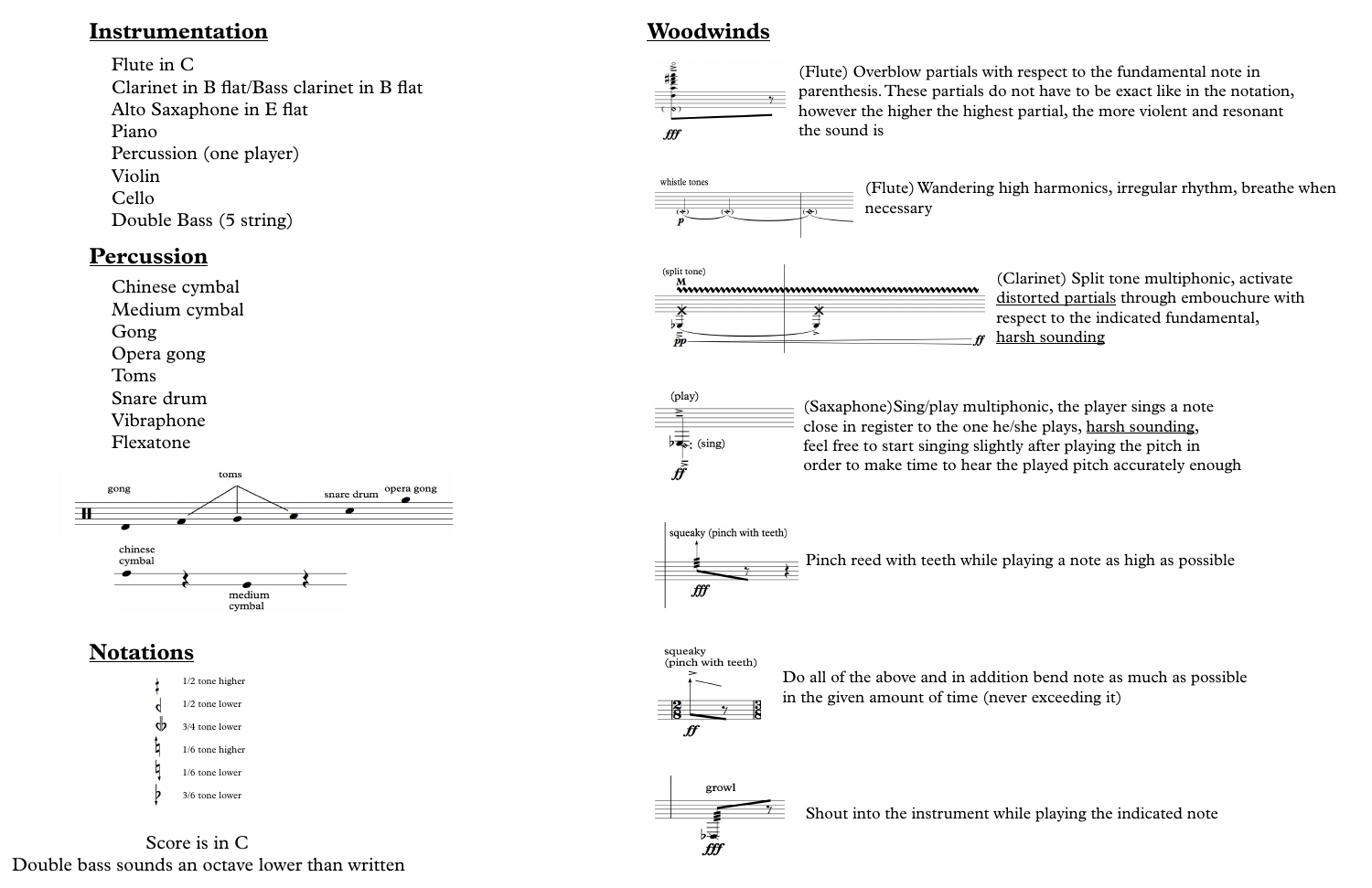



In any glissando situation, refer to the staff for the range of the glissando: the arrowed note is the high end of the string, the lowest line where staff ends is the low end of the string

In the case above, there is a switch from a seagull glissando to a regular harmonic (natural) glissando halfway through

#### multiphonic sounding pitches





(Cello) A string multiphonic, the lower staff shows the exact left hand finger location, as a result all the notes indicated in the higher staff should be heard as distinctively as possible. More bow pressure/less bow speed results in a less clear sound, whereas less bow pressure/more bow speed will enhance the sound with more clarity. Please consult cello map videos online.

Glissando downwards as much as possible in the given amount of time (never exceeding it)

## **Strings**

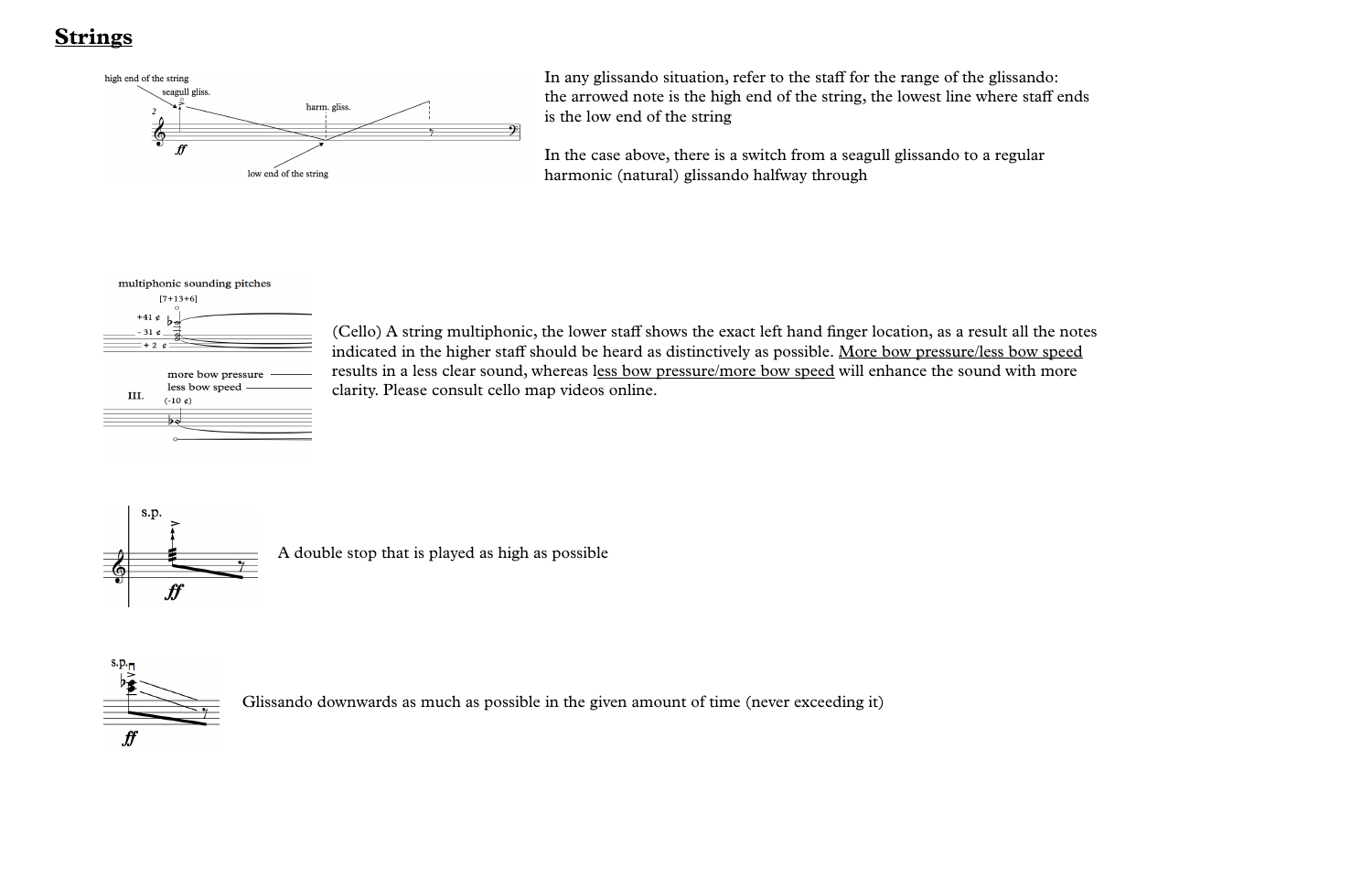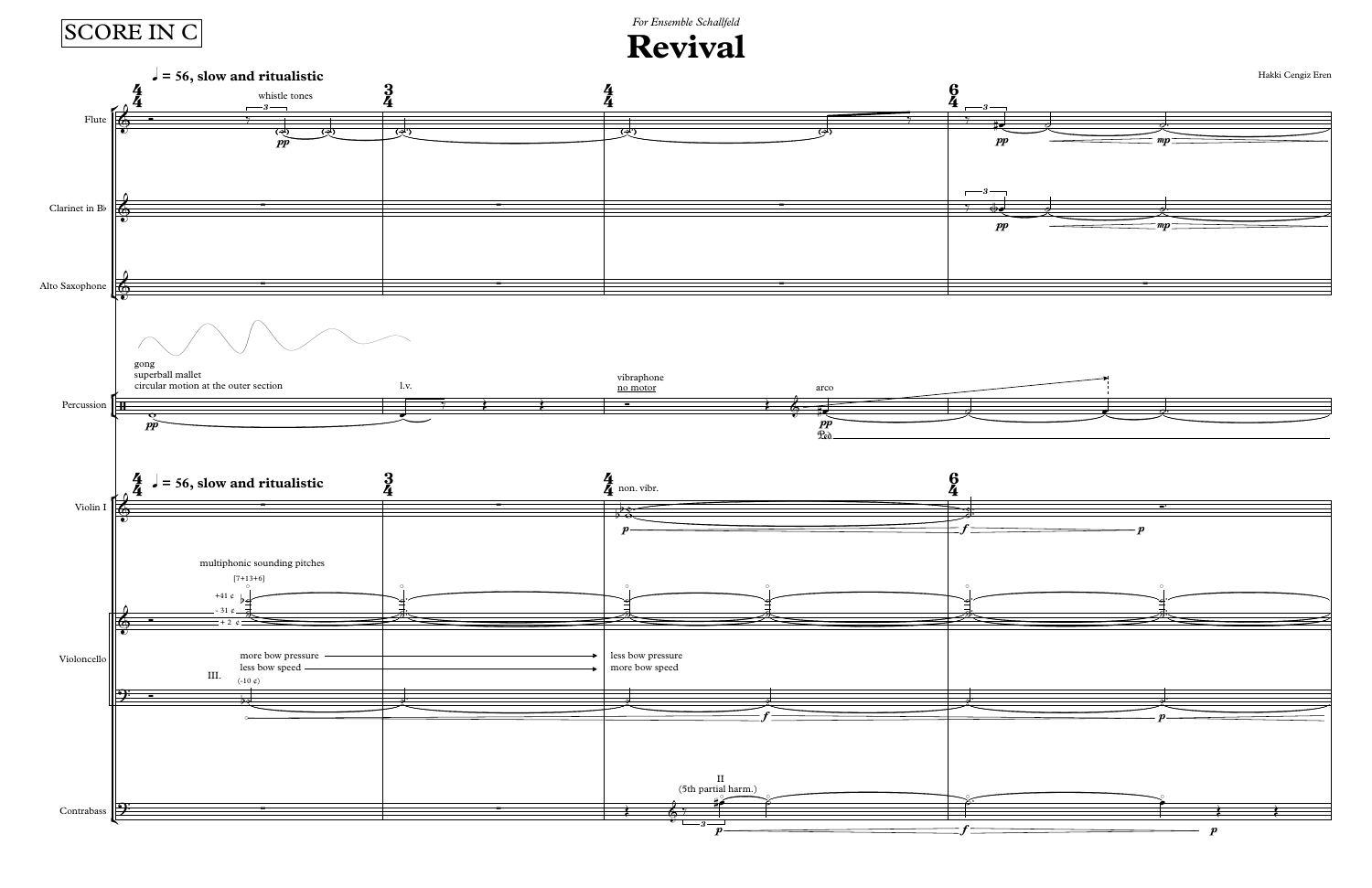

 $\overline{c}$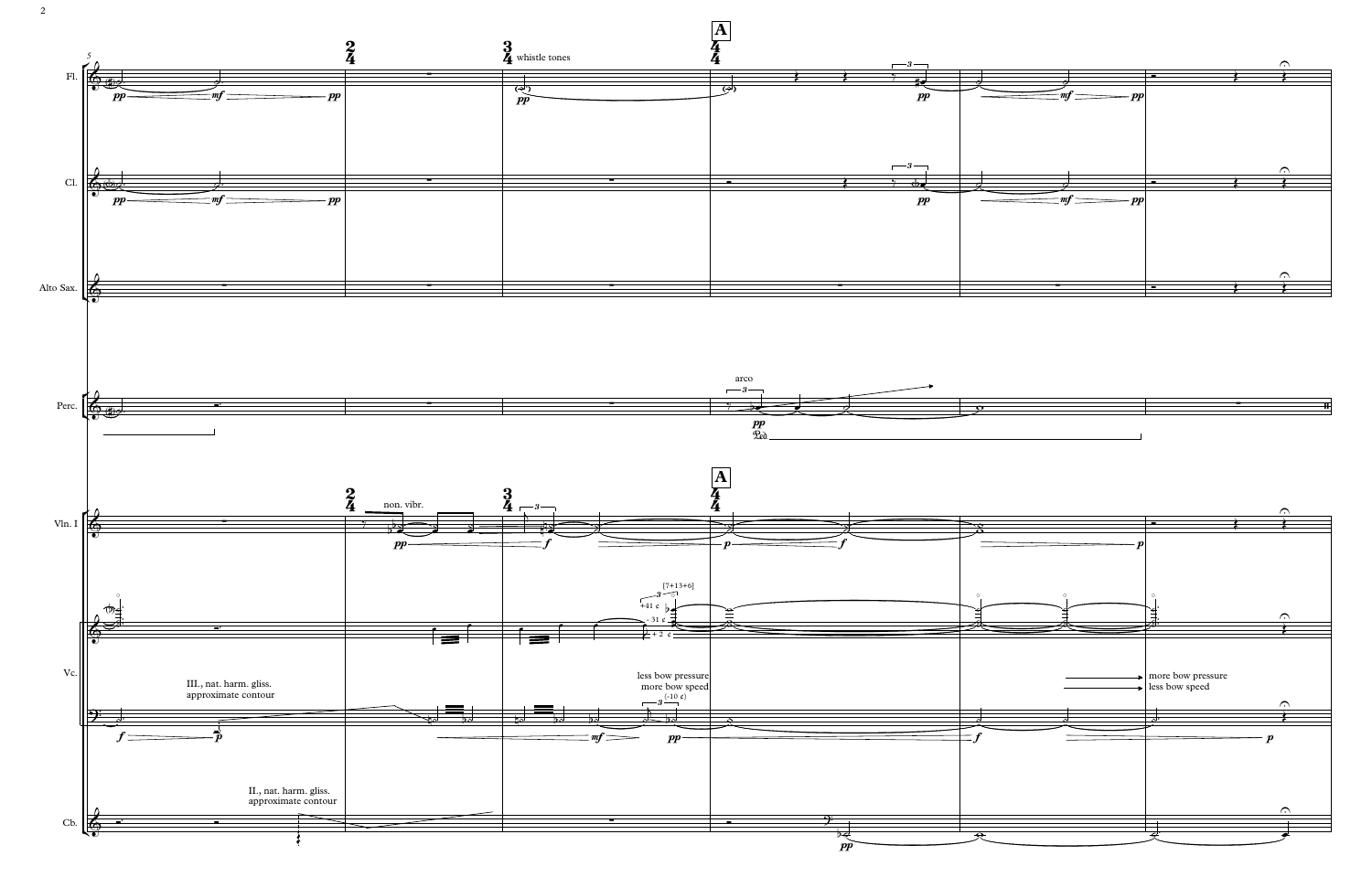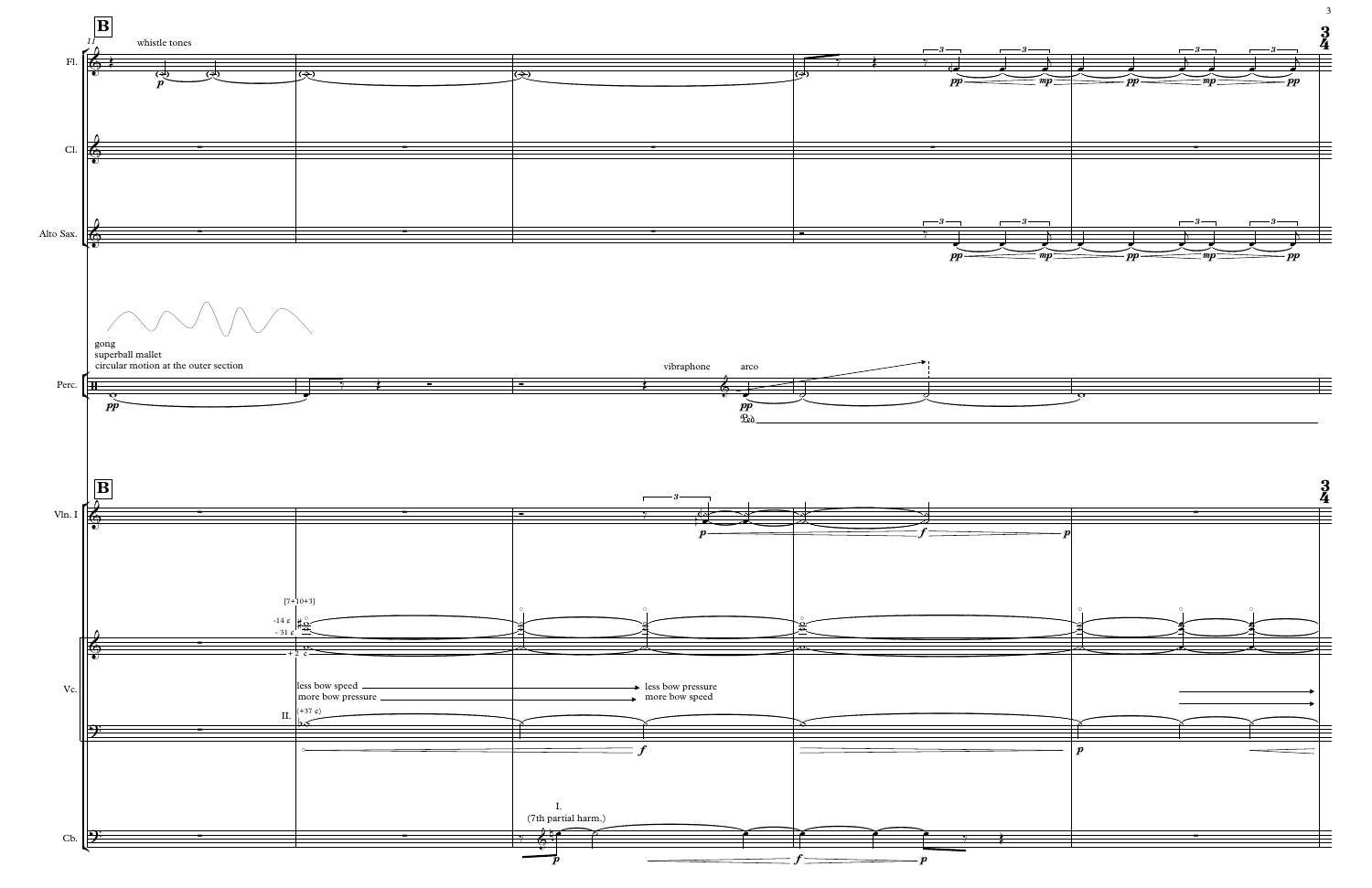

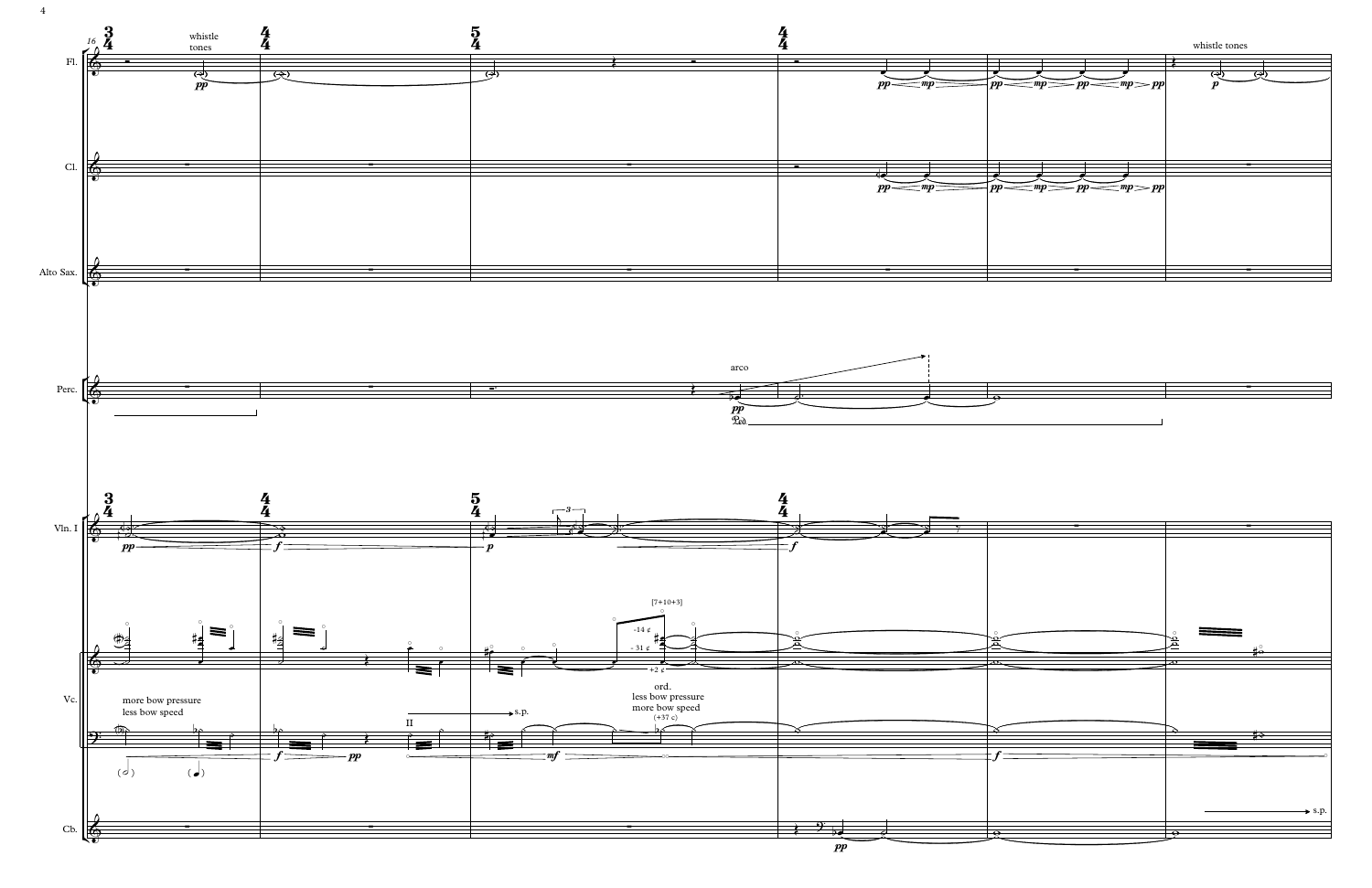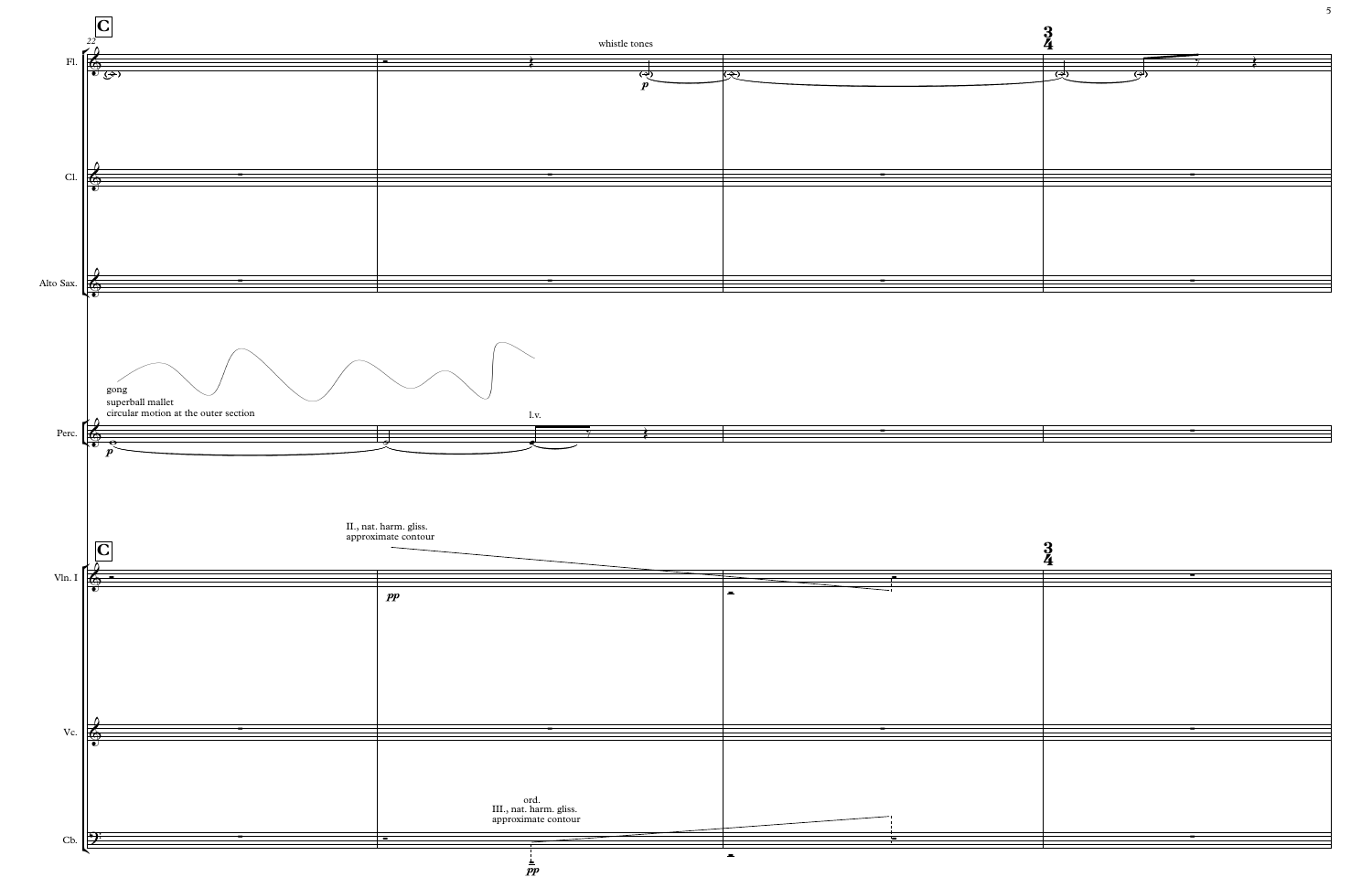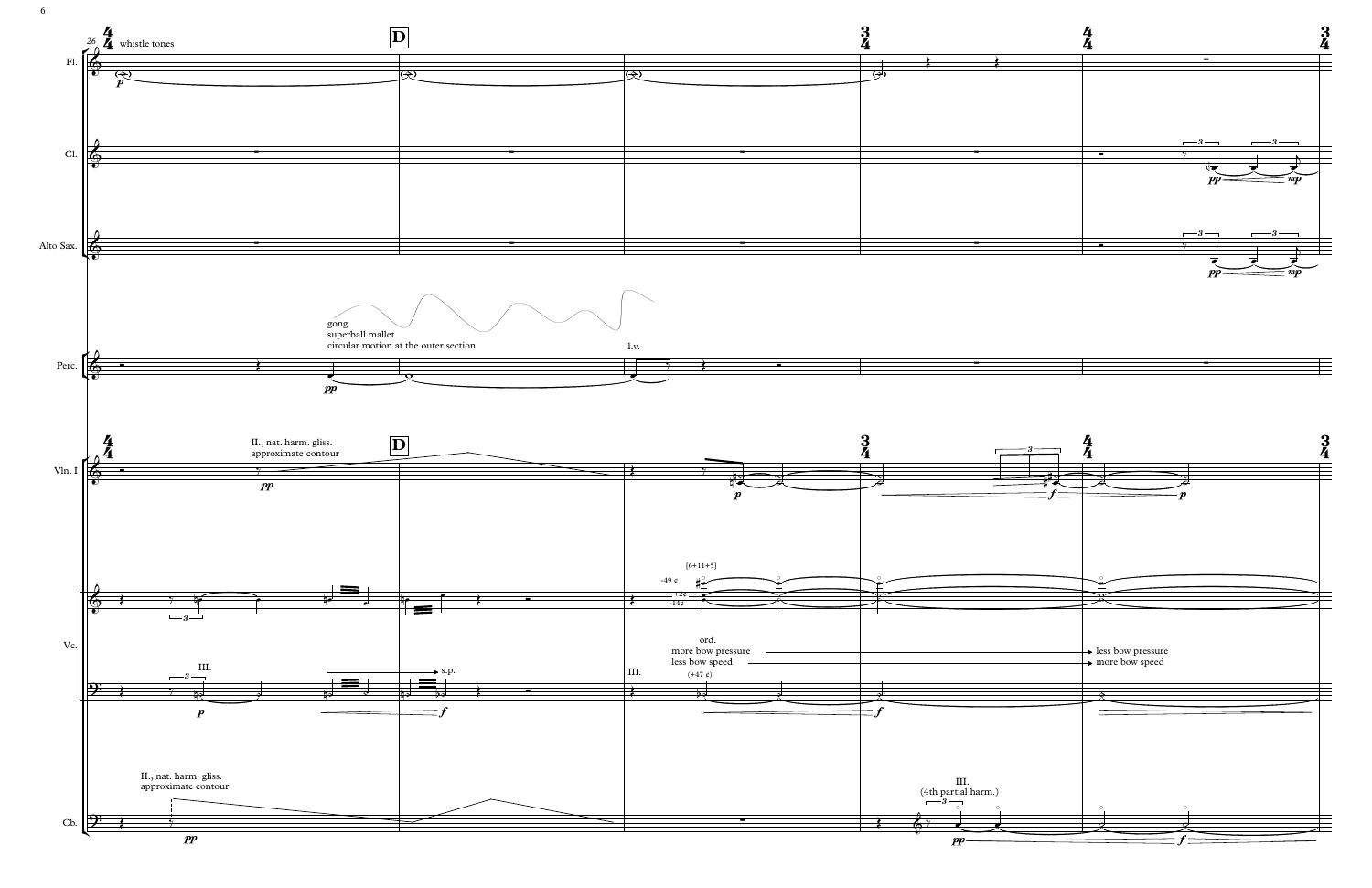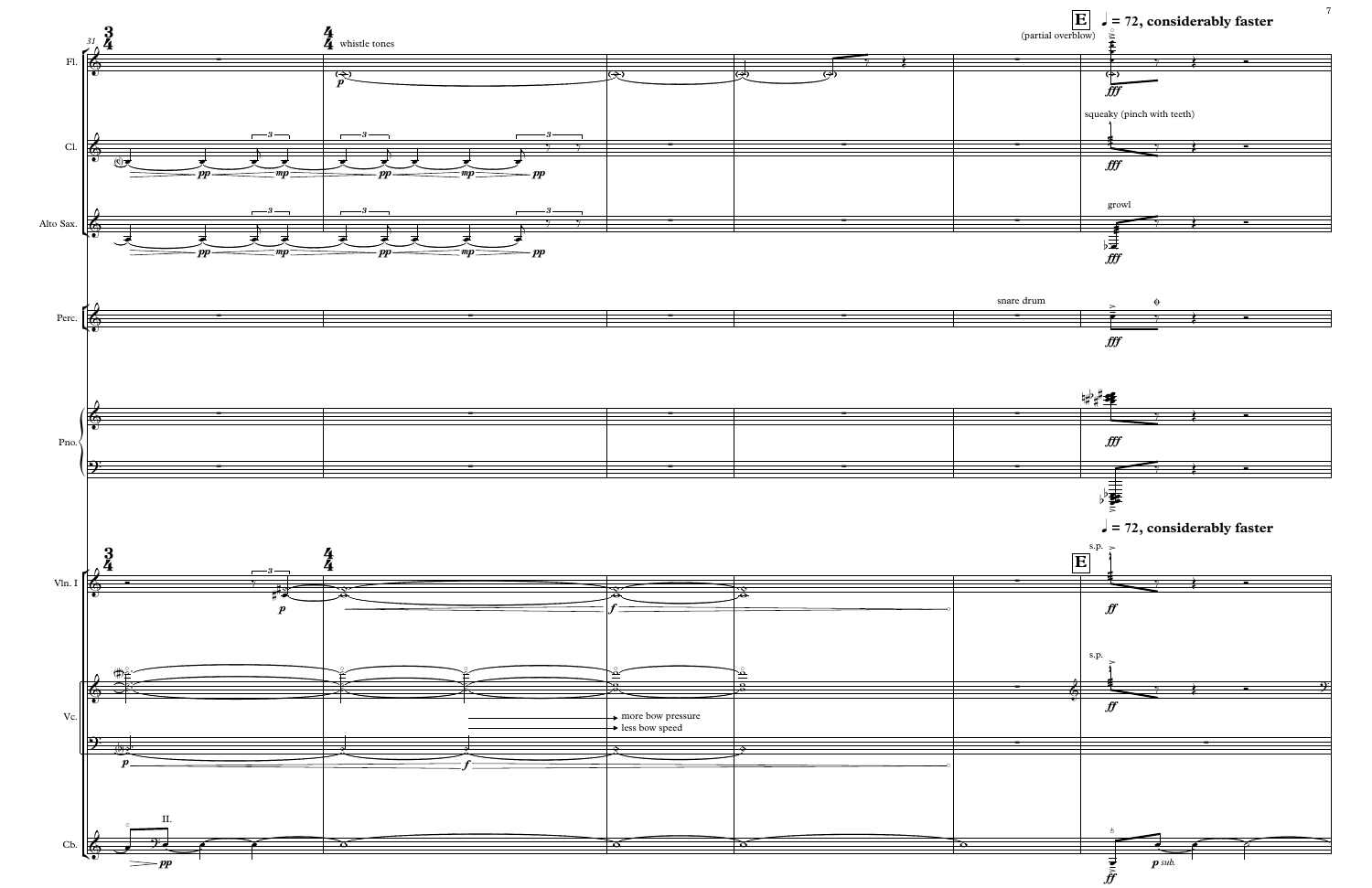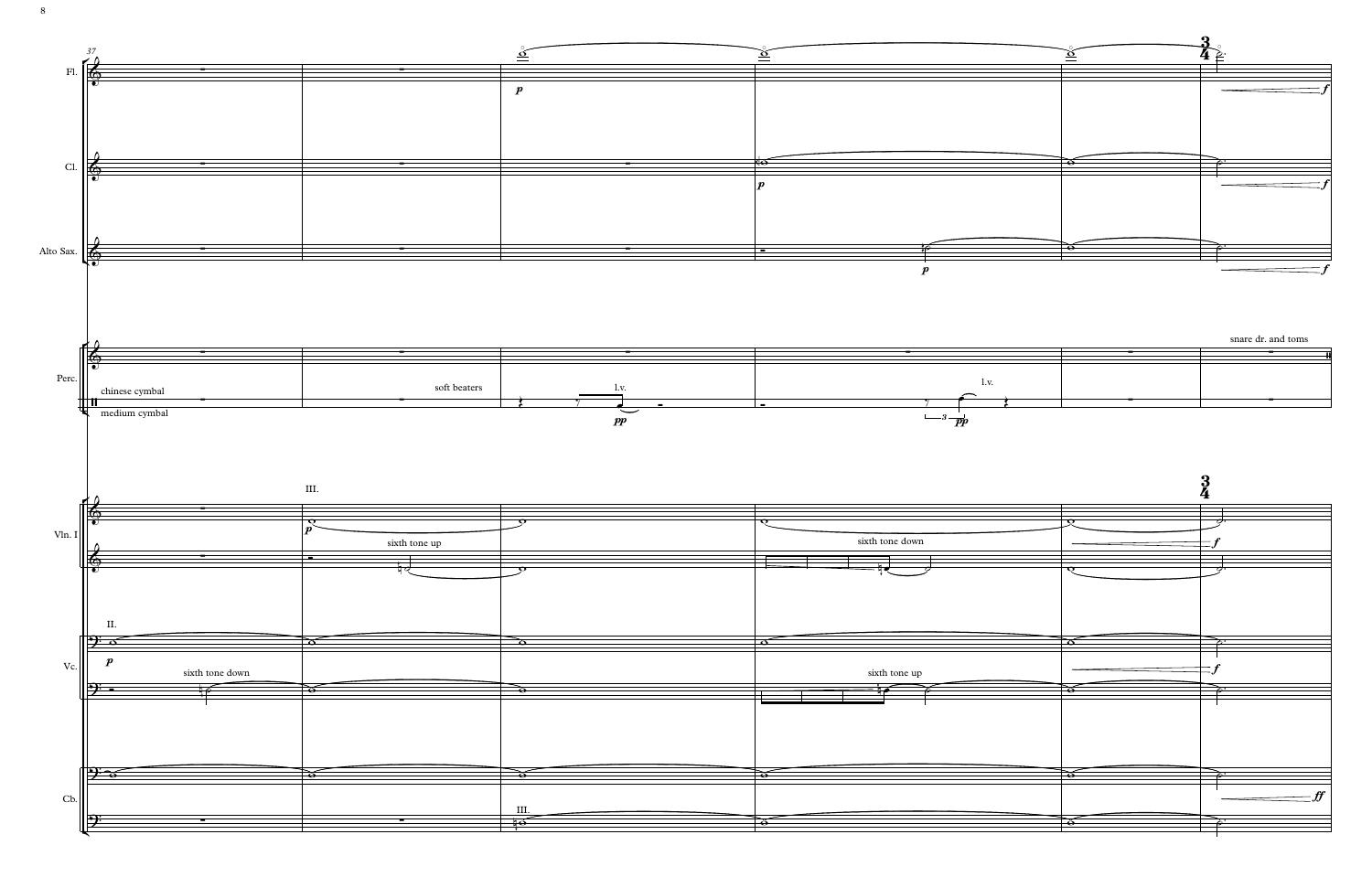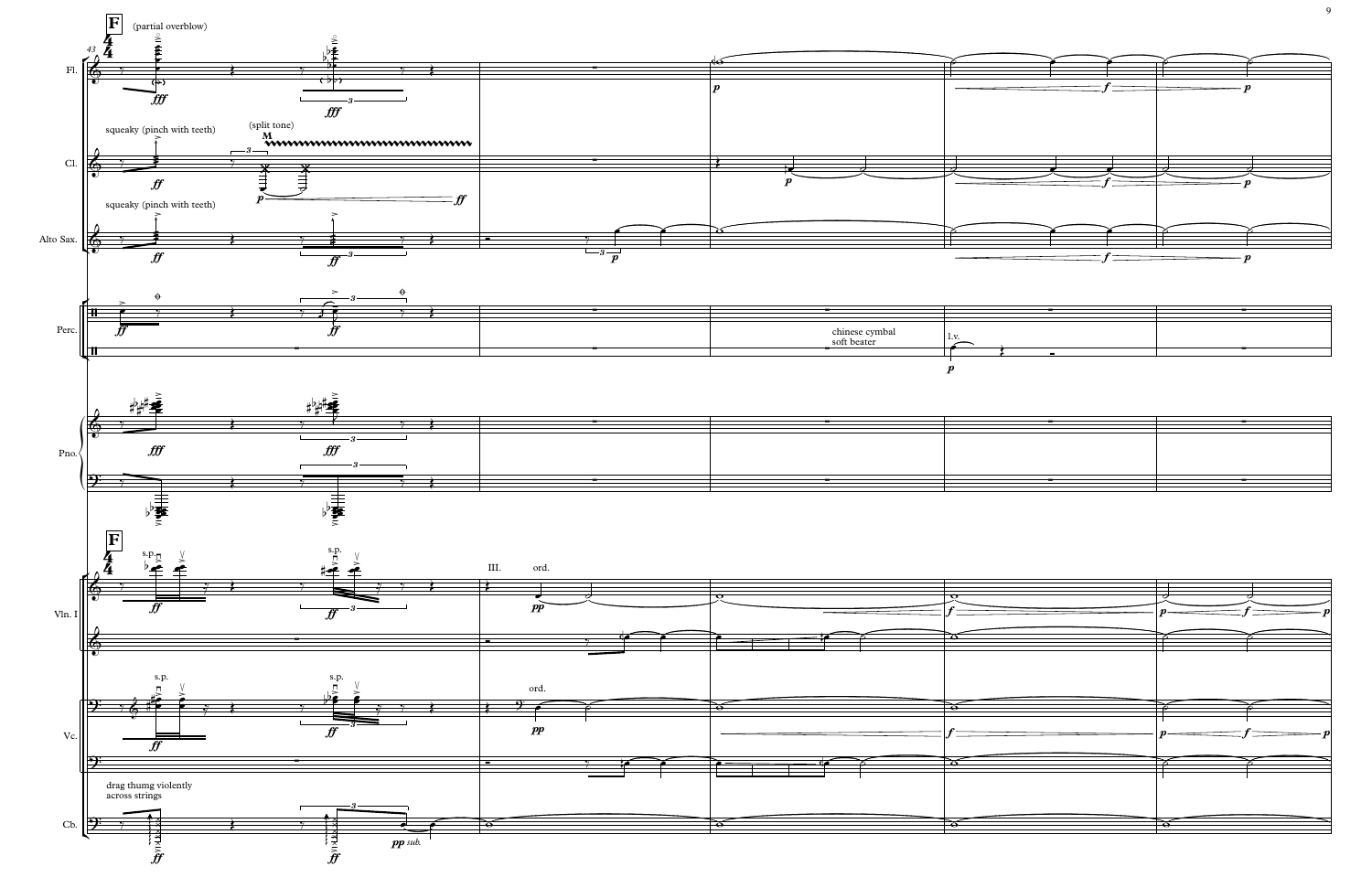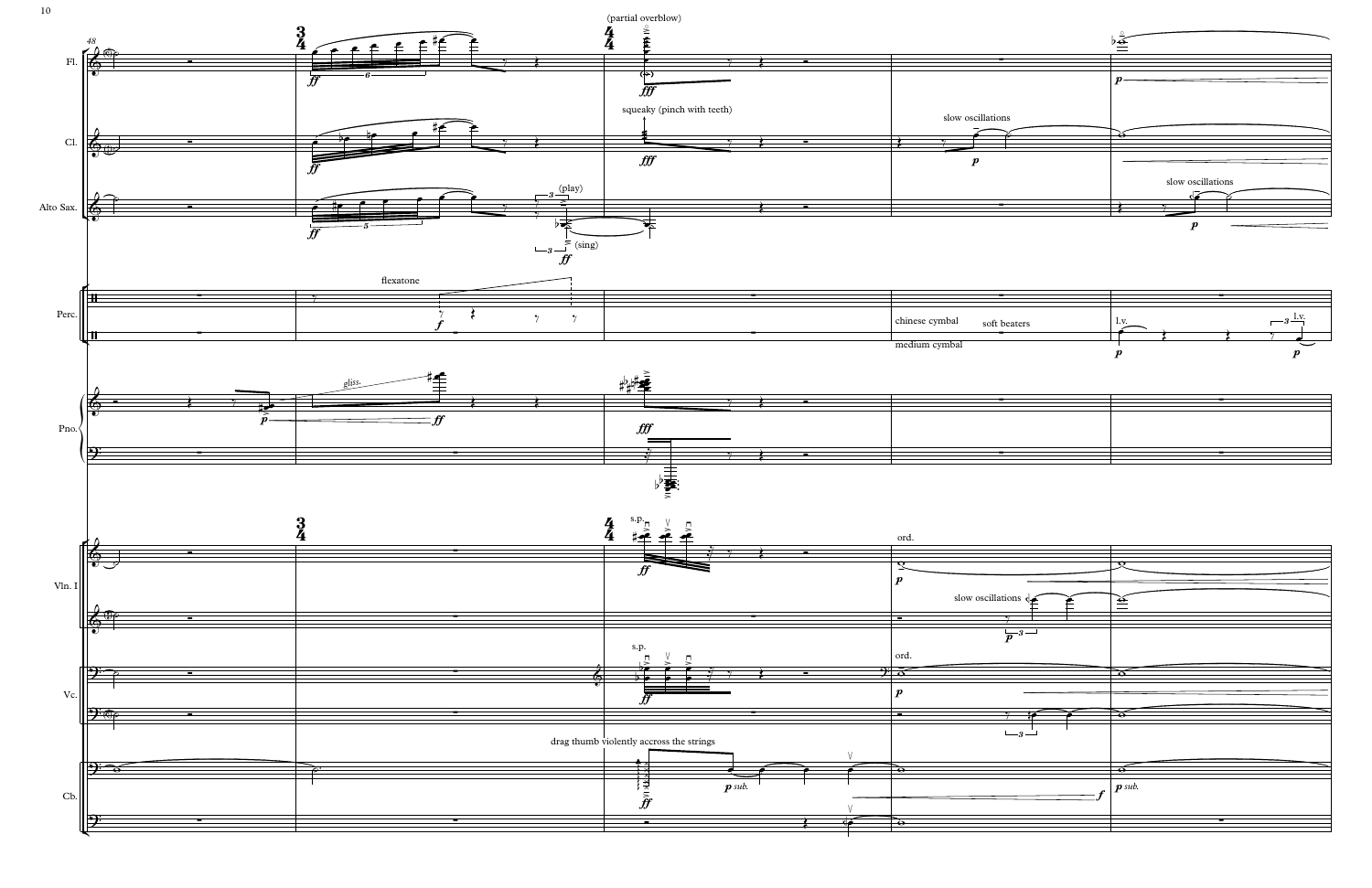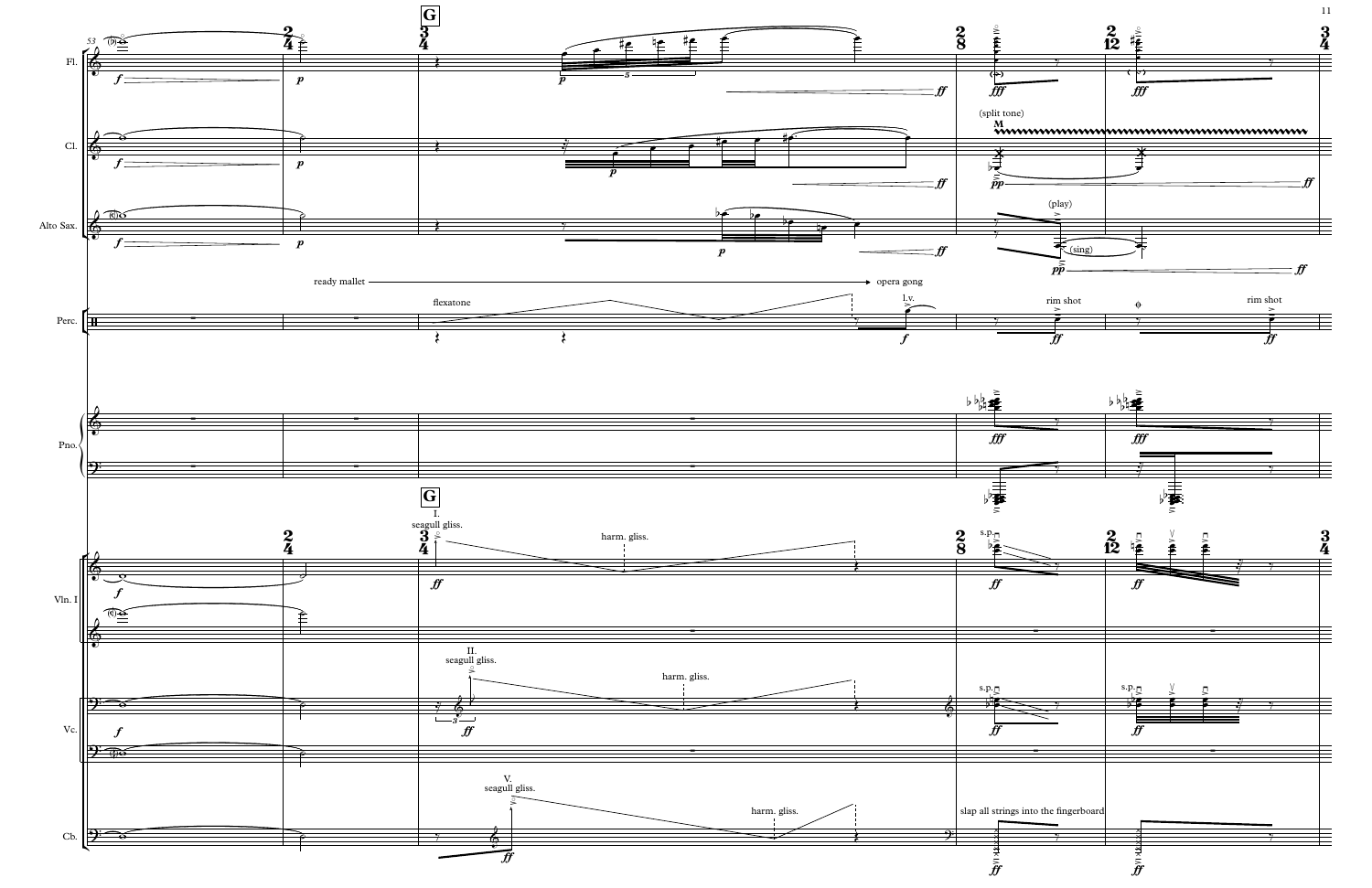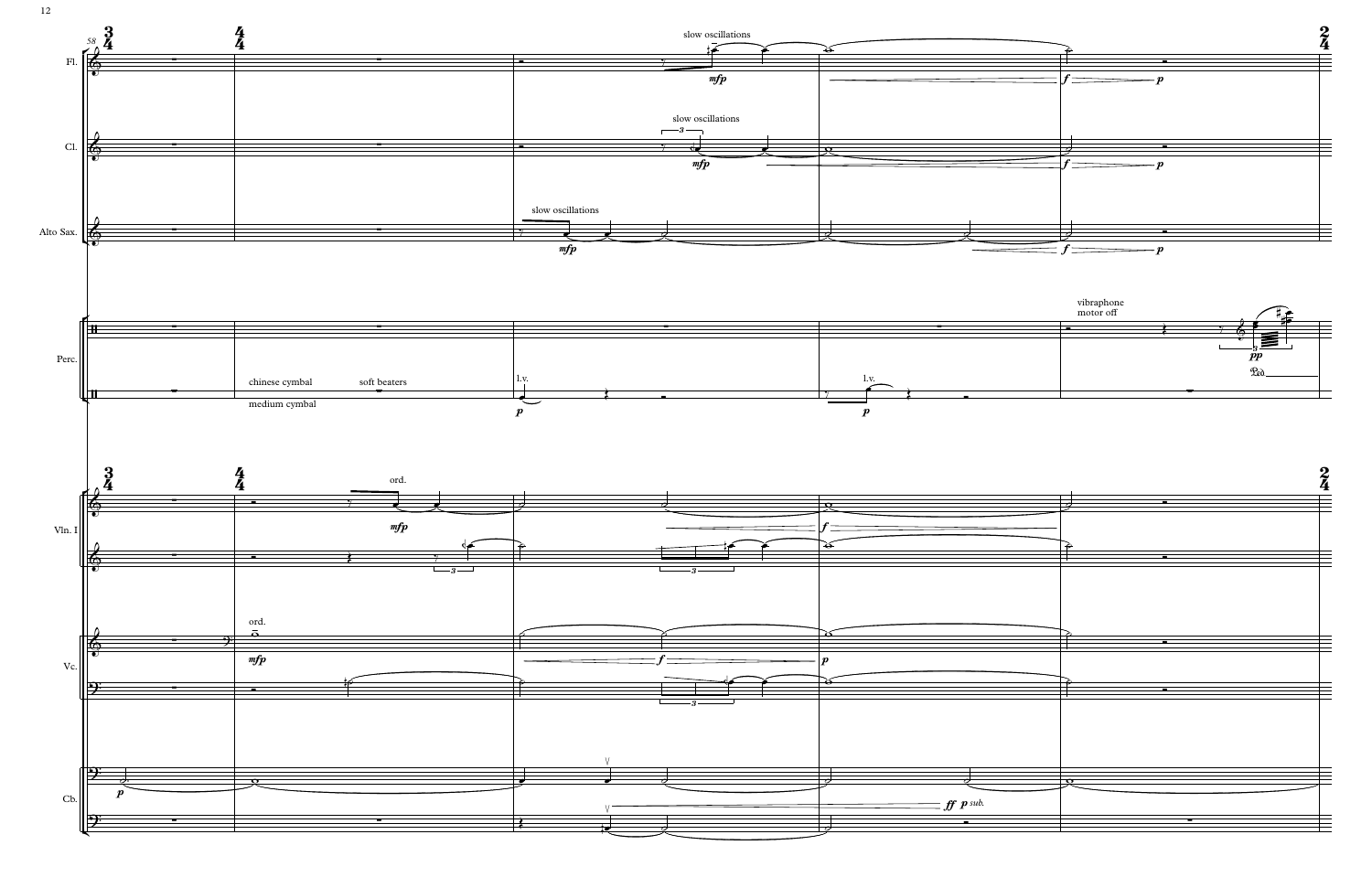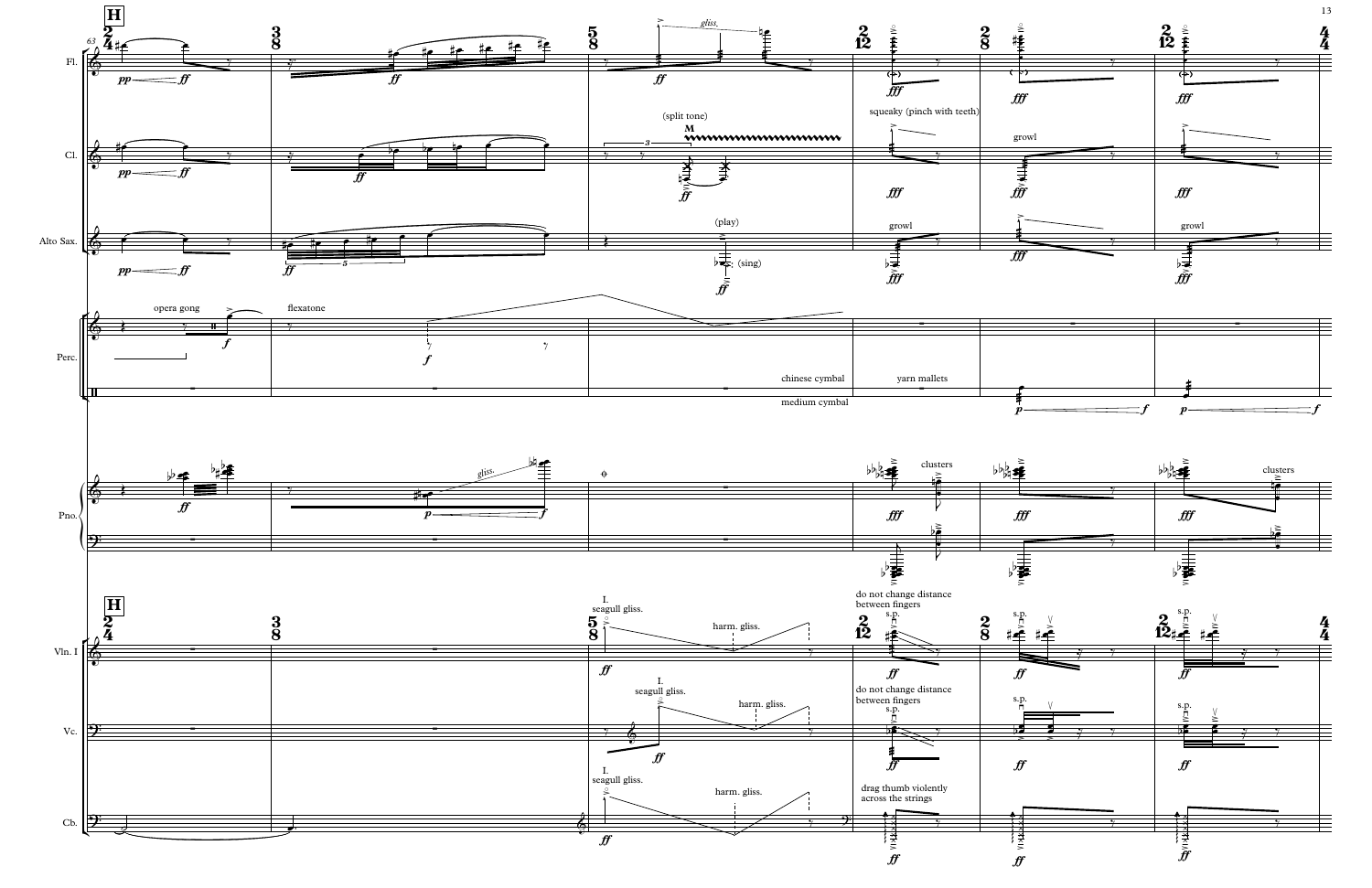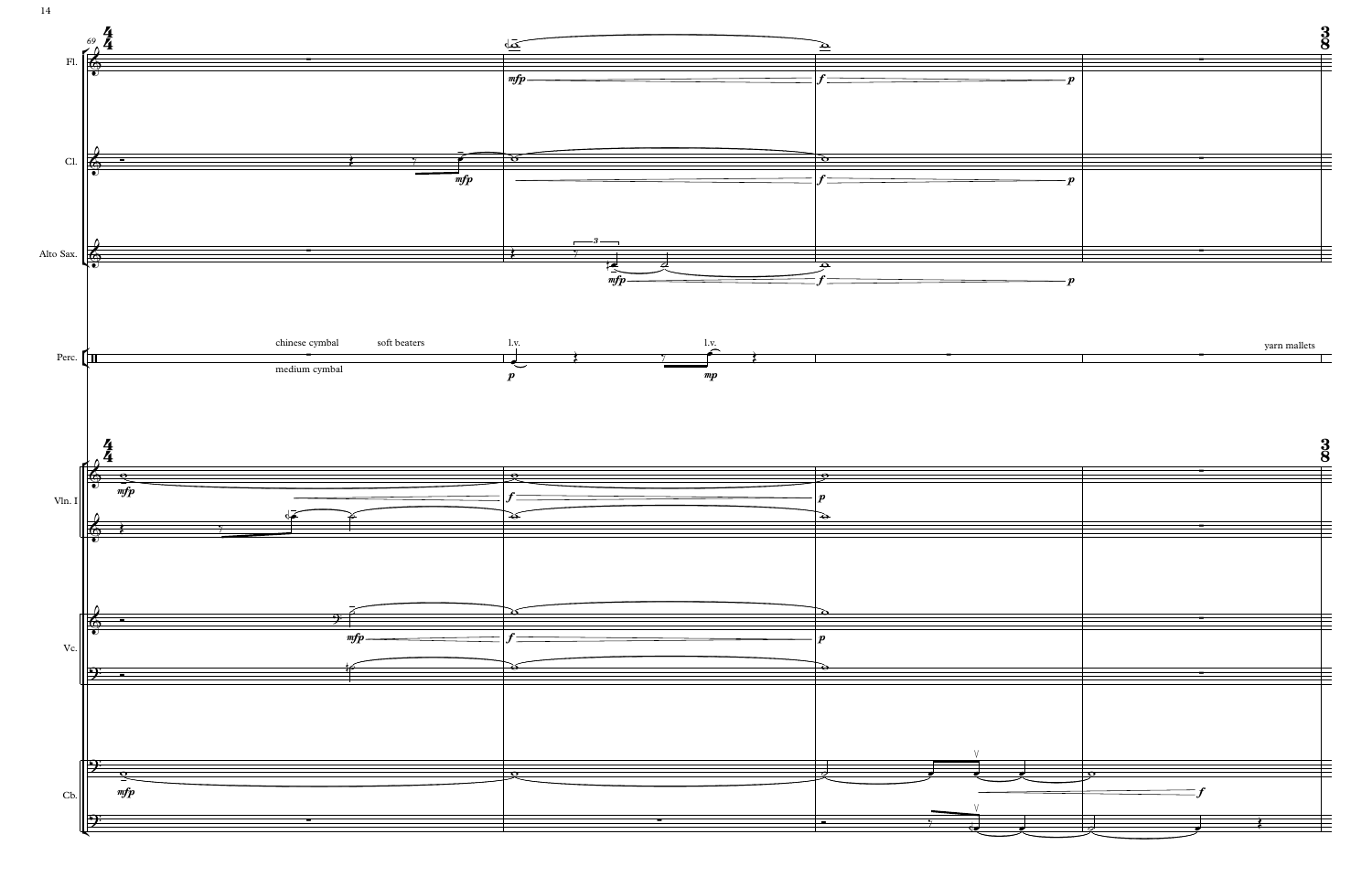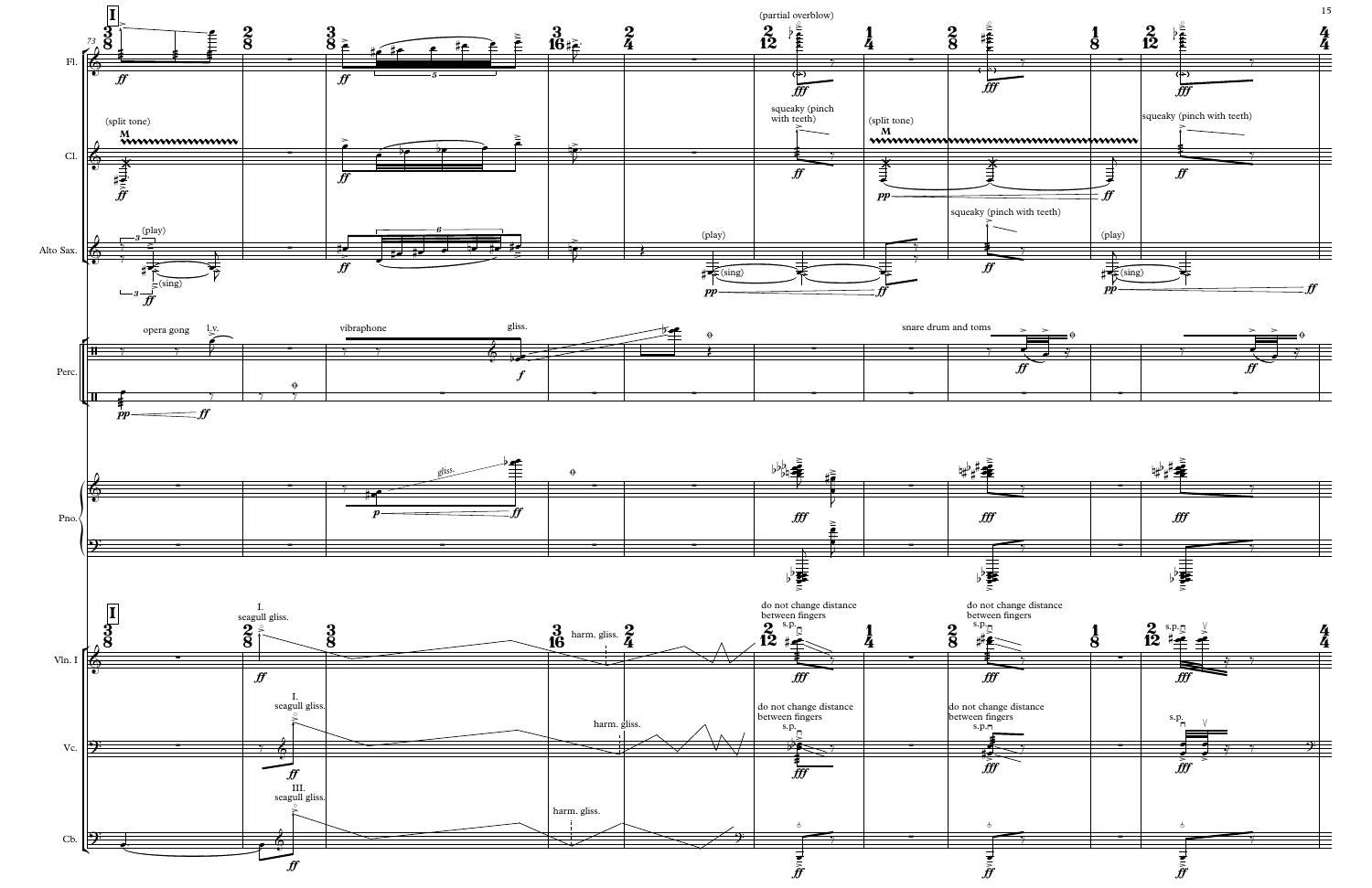





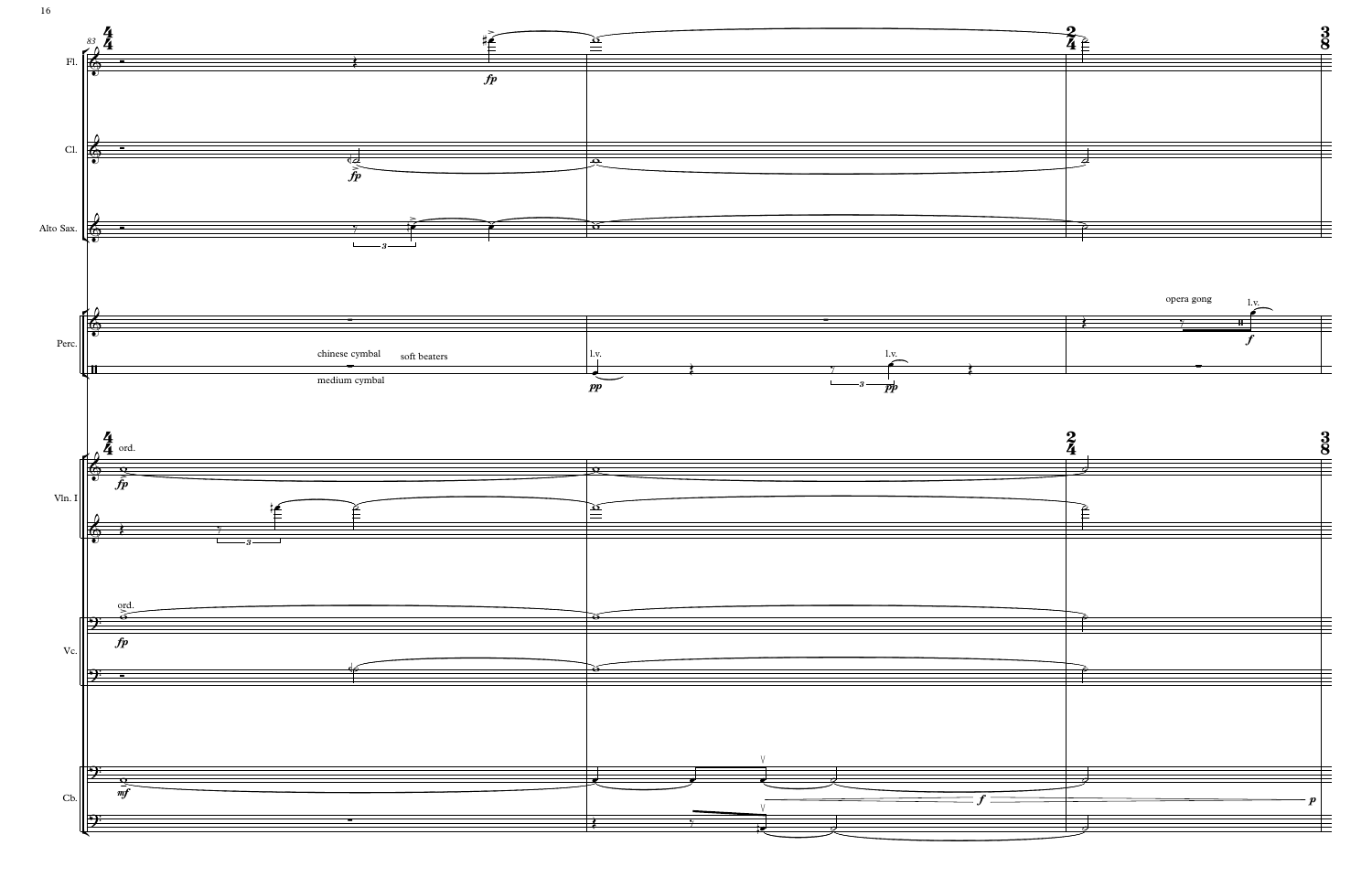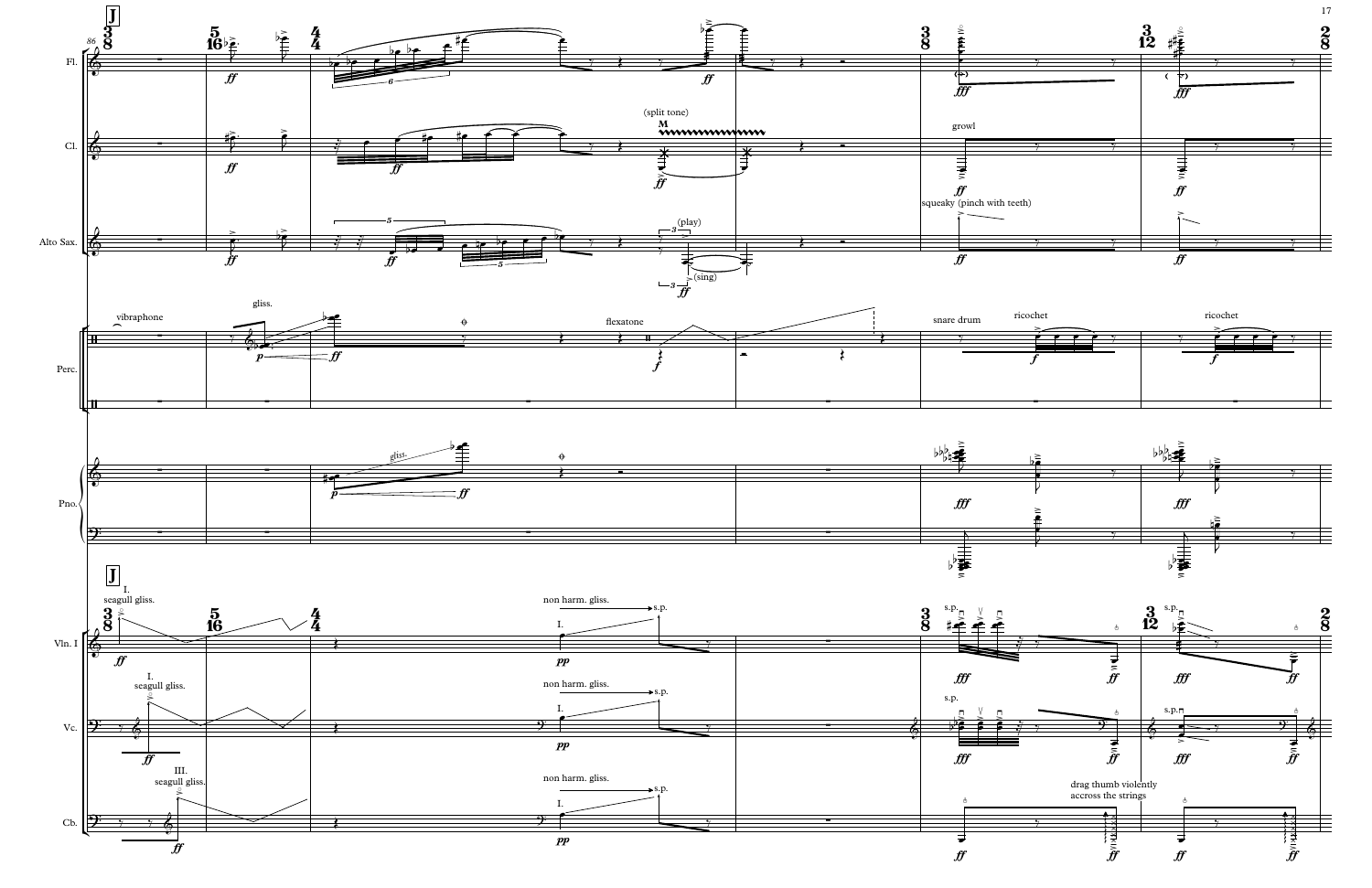

 $\boldsymbol{p}$  sub.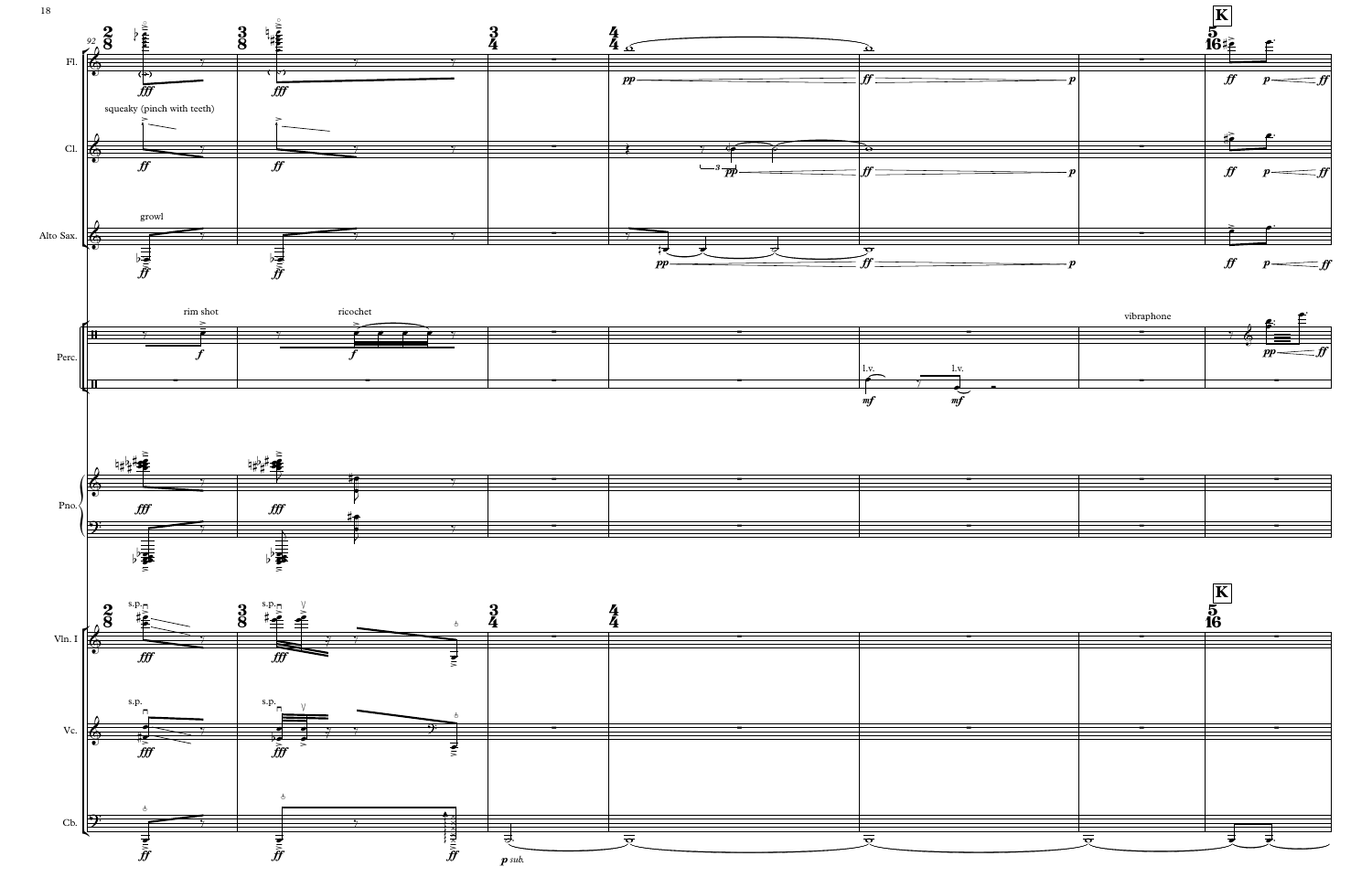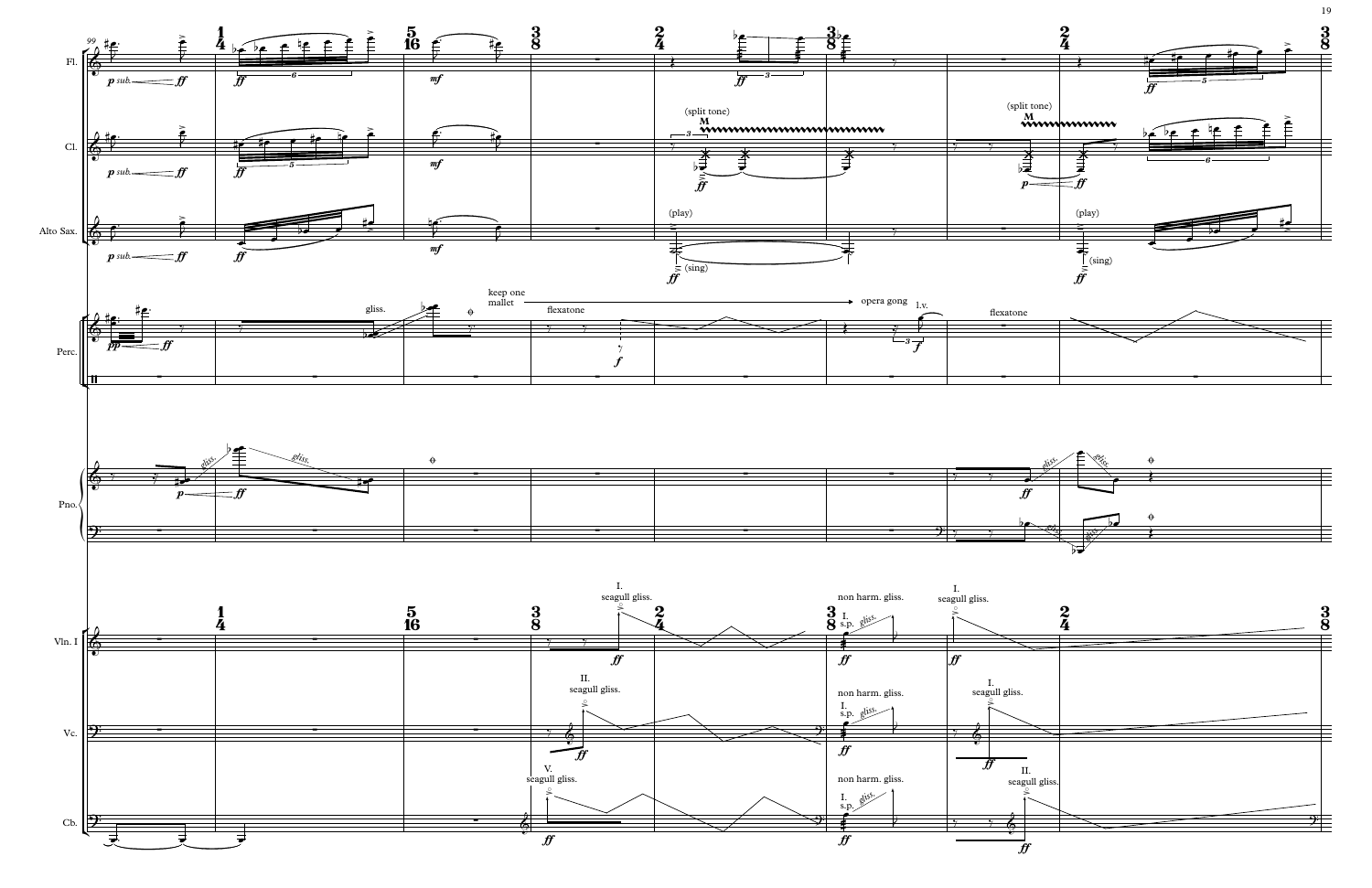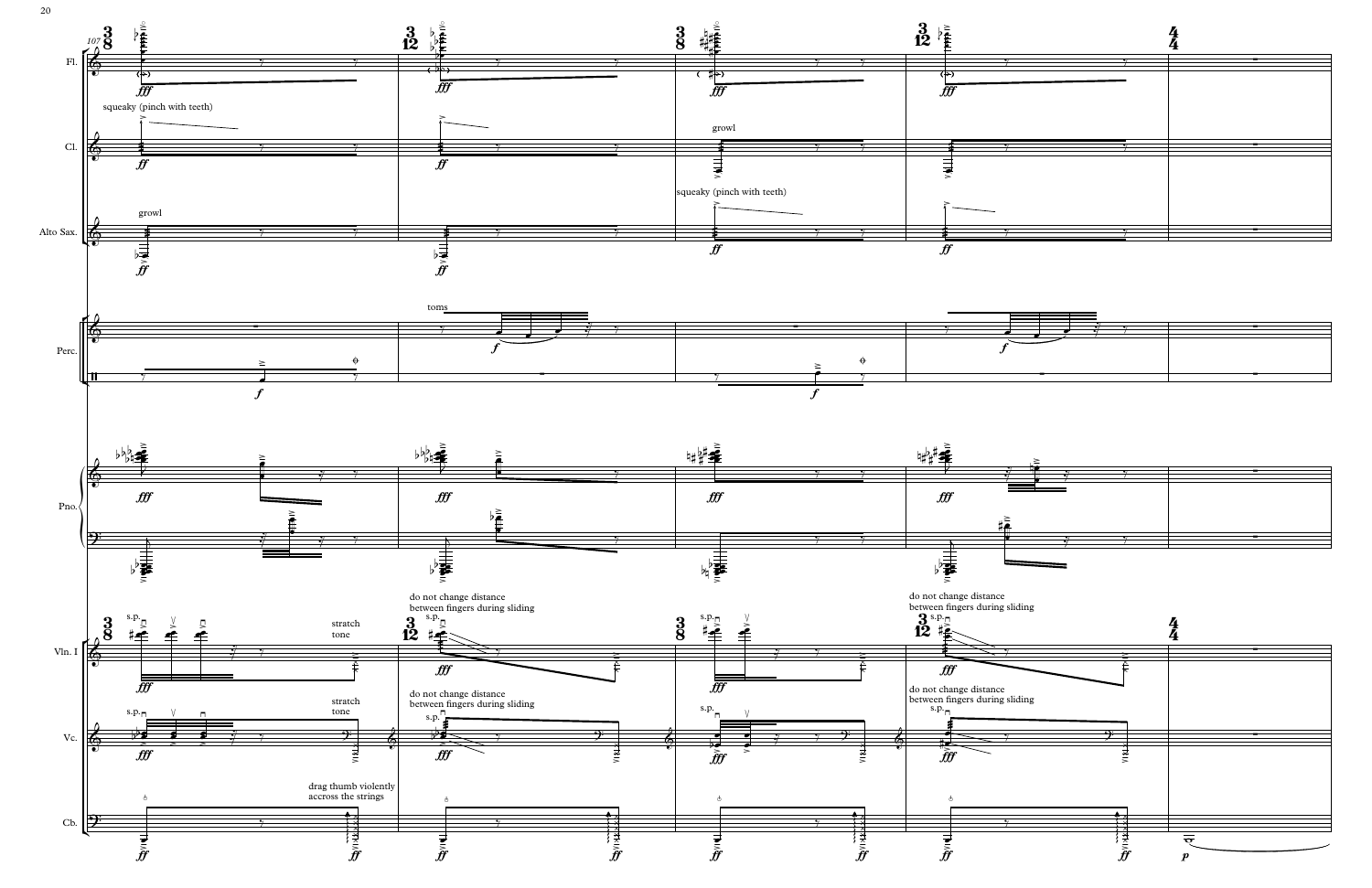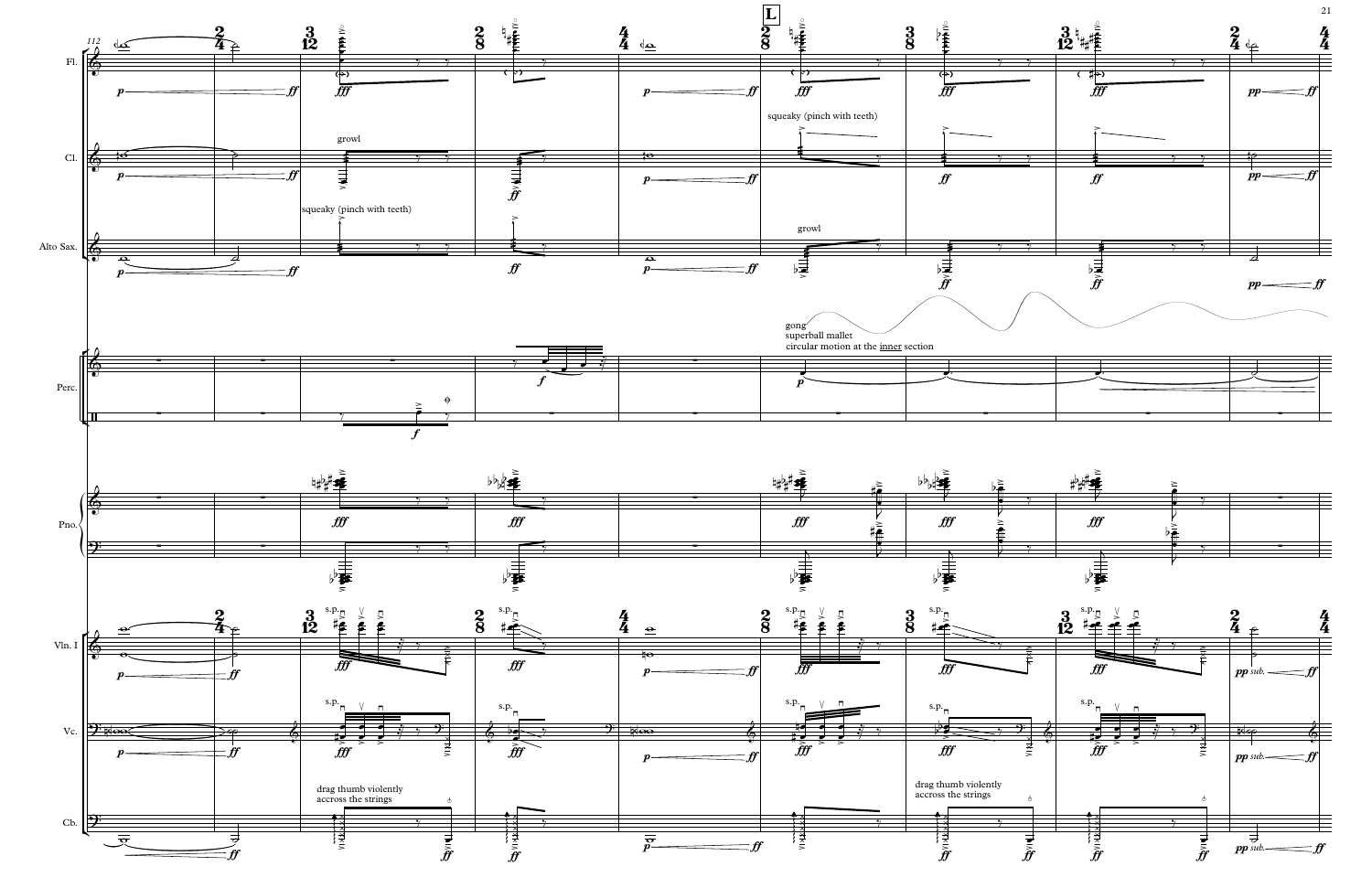

| ▬ |
|---|
|   |
|   |
|   |
|   |
|   |
|   |
|   |
|   |
|   |
|   |
|   |
|   |
|   |
|   |
|   |
|   |
|   |
|   |
|   |
|   |
|   |
|   |
|   |
|   |
|   |
|   |
|   |
|   |
|   |
| ┳ |
|   |
|   |
|   |
|   |
|   |
|   |
|   |
|   |
|   |
|   |
|   |
|   |
|   |
|   |
|   |
|   |
|   |
|   |
|   |
|   |
|   |
|   |
|   |
|   |
|   |
|   |
|   |
|   |
|   |
| - |
|   |
|   |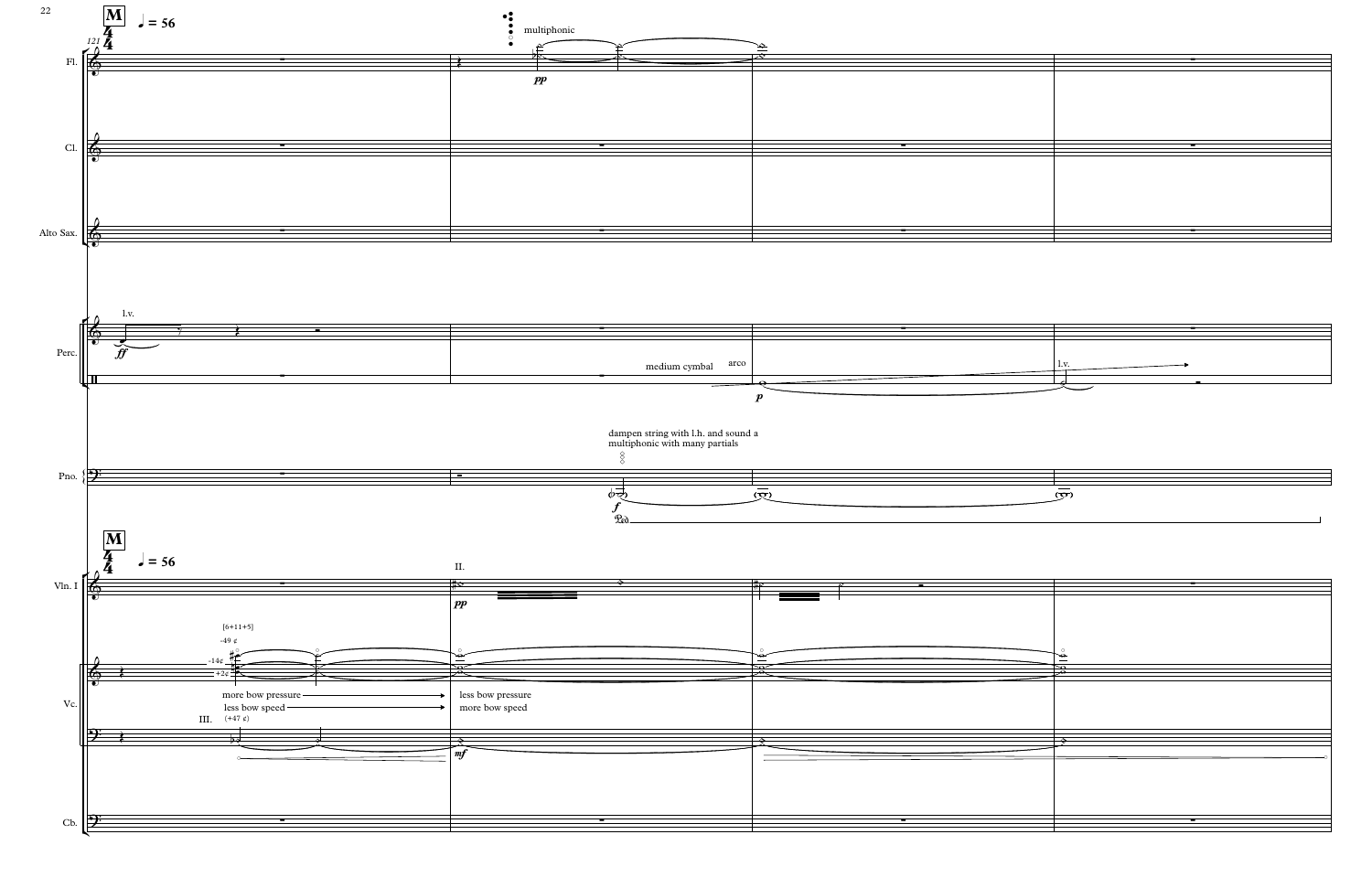